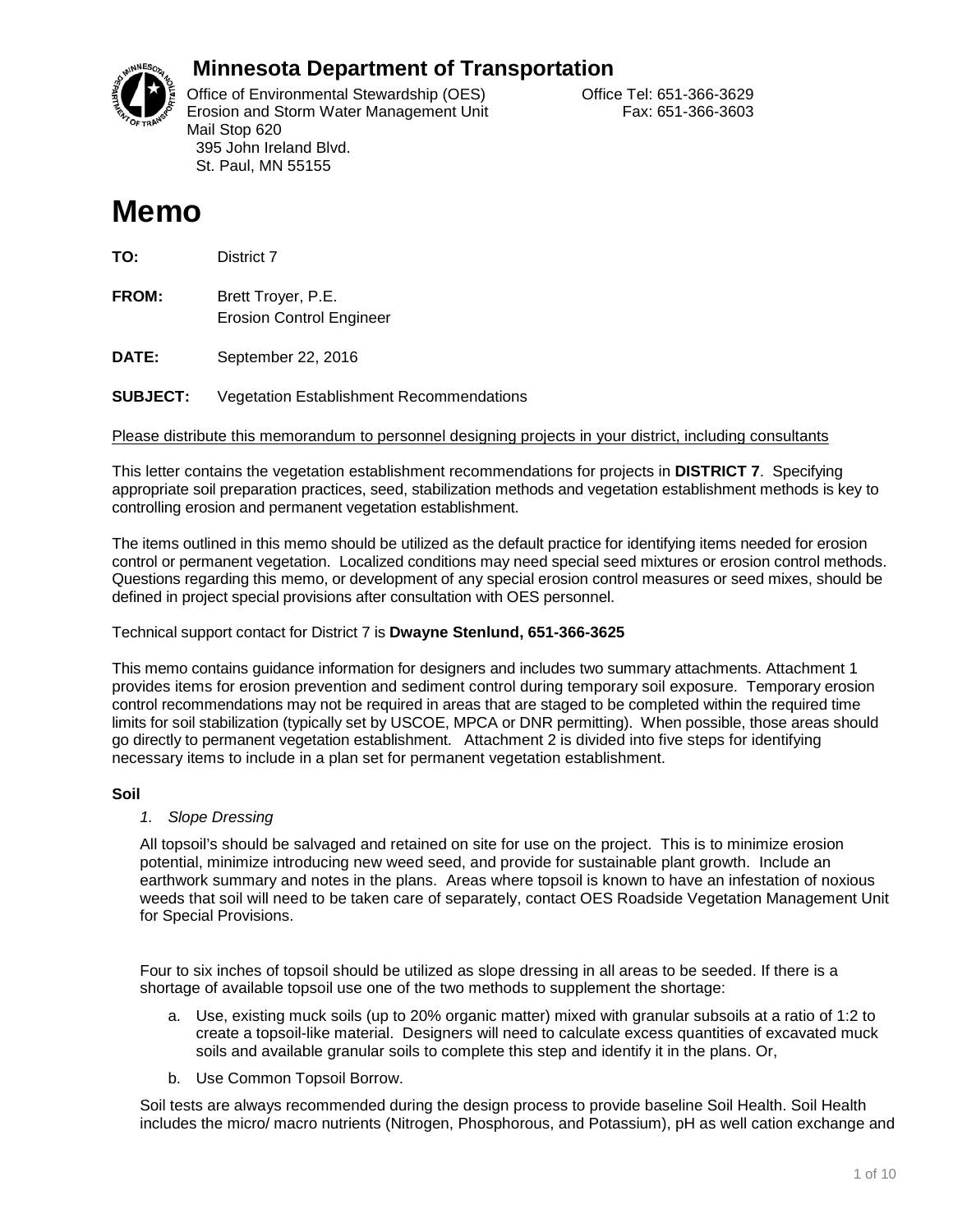soluble salts. Knowing these values will guide us to the need for fertilizer, lime, gypsum and other soil amendments. This will help to maximize vegetation establishment and minimize impacts to our waters. The University of Minnesota (UofM) Soil Testing and other private laboratories can perform the soil analysis and provide recommendations for fertilizer ratios/rates as well as other soil amendments. Request the UofM Soil Analysis Package 2 for Professional Turf Management or equivalent to obtain the baseline Soil Health values.

#### *2. Topsoil Material (Spec 3877)*

These are soils that are provided to solve availability, specific slope, bio-retention, bio-detention and ditch stability problems.

- a. Common Topsoil Borrow: General use topsoil to supplement existing topsoil to meet the minimum depth of 4 inches.
- b. Loam Topsoil Borrow: General landscape and planting beds if soils are deficient in rooting potential.
- c. Sandy Clay Loam Topsoil Borrow: Processed topsoil for placement on turf reinforcement mats, cellular confinements systems, tied or untied concrete mats, and for tree root protection or restoration.
- d. Rooting Topsoil Borrow: General rooting soils, with excellent drainage characteristics composed of three material components of sand, compost and loam topsoil Borrow
- e. Boulevard Topsoil Borrow: High performance median landscape bed media that supplies proper level of compaction, water holding capacity and nutrient retention of equal parts of loam, sand, and compost
- f. Filter Topsoil Borrow: Well drained water quality planting and filtration/infiltration medium composed of a sand/compost blend.
- g. Organic Topsoil Borrow: Excellent turf growing medium or supplementing existing poor topsoil, consisting of a blend of the salvaged topsoil and compost.

### **Soil Preparation (Spec 2574)**

Identified as Step 1 in the Permanent Vegetation Establishment table (Attachment 2)

*1. Subsoiling*

Designate areas that are not to be used for staging, or driving (eg. infiltration treatments, wetland soil edges, certain utilities, Areas of Environmental Sensitivity). Storage areas for equipment, stockpiles, and materials (i.e. Precast Median Barriers), temporary haul and access roads must be de-compacted before final turf establishment. Provide a subsoiling pay item quantity for these areas where vegetation is proposed.

*2. Soil Bed Preparation*

Provide this for all areas that will require turf establishment. Provide in the plans soil bed preparation, pay item 2574.578 on slopes flatter than 1:2 and Soil tracking, pay item 2574.580 on slopes 1:2 and steeper.

*3. Lime (Spec 3879)* 

Lime is helpful in establishing vegetation in acidic type soils. Lime recommendations are typically based on soil test pH results. If soil tests indicate the pH is below 6.3, apply 2 tons/acre of agricultural lime on the project.

*4. Fertilizer (Spec 3881)*

The three types for vegetation establishment are as follows; Type 1 is commercial, type 3 is slow release nitrogen, and type 4 is natural base. It is the designer's responsibility to include the fertilizer analysis (N:P:K ratios) and application rates as a note in the statement of estimated quantities or tabulation sheets. One example is shown below (quantities, analysis, and application rates will need to be filled in appropriately):

| <b>STATEMENT OF ESTIMATED QUANTITIES</b> |                                                                        |          |                   |               |    |            |  |  |
|------------------------------------------|------------------------------------------------------------------------|----------|-------------------|---------------|----|------------|--|--|
| Tab                                      | Sheet No.<br>Unit<br><b>Total Estimated</b><br>Description<br>Item No. |          |                   |               |    |            |  |  |
|                                          |                                                                        |          |                   |               |    | Quantities |  |  |
|                                          | 123                                                                    | 2574.508 | Fertilizer Type 3 |               | LB | <b>XXX</b> |  |  |
|                                          | 123                                                                    | 2574.508 | Fertilizer Type 4 | $^{\prime}2.$ |    | XXX        |  |  |

(1) Fertilizer analysis xx-xx-xx, application rate aaa lbs/acre for seed areas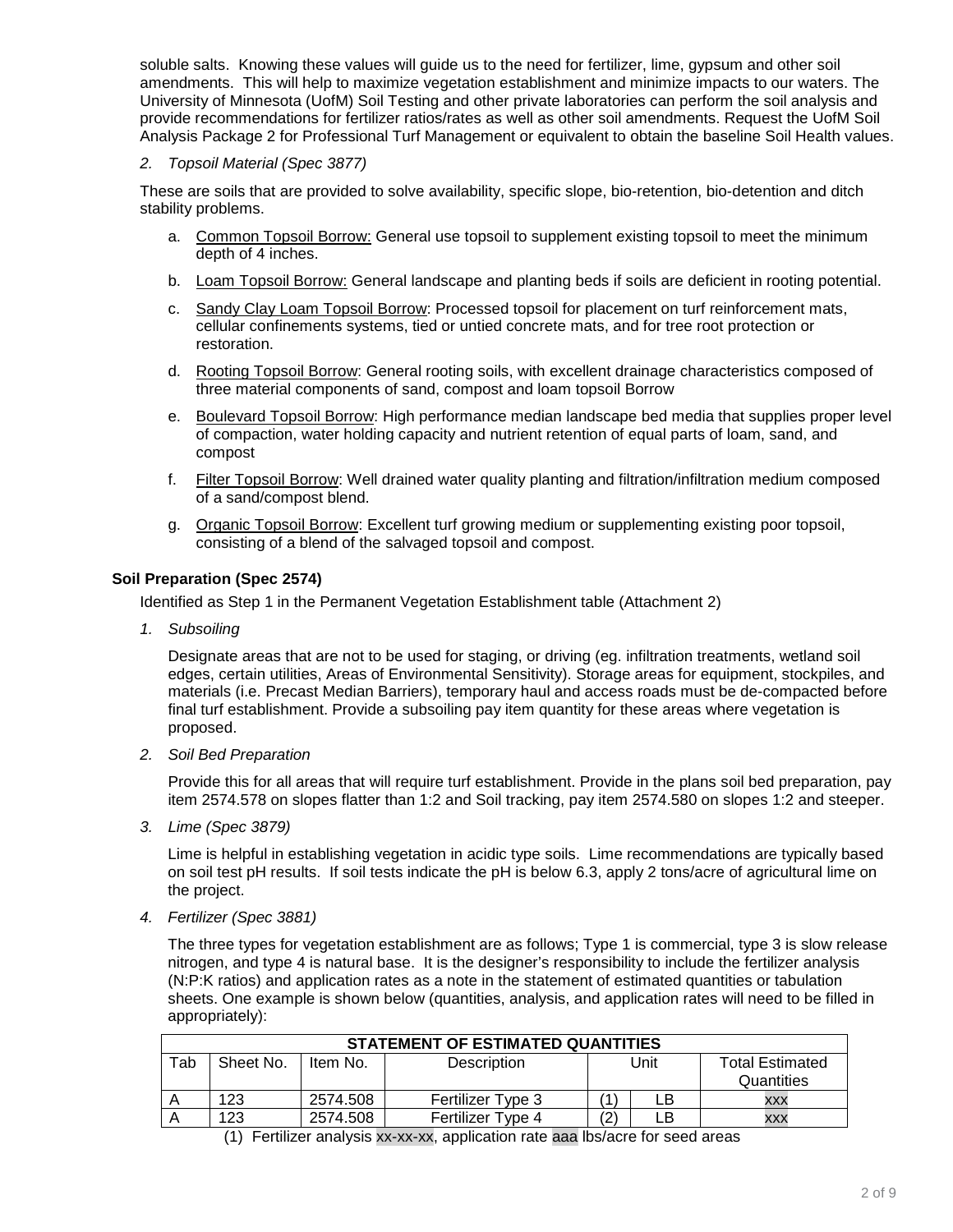Fertilizer analysis xx-xx-xx, application rate bbb lbs/acre for sod areas

(2) Fertilizer analysis yy-yy-yy, application rate ccc lbs/acre for seed areas

If you have multiple fertilizer analyses of the same fertilizer type it can further be broken down and shown in the tab sheets to break down the pound of each.

### **Turf Establishment (Spec 2575)**

Turf establishment lump sum is for establishing permanent soil covers for small areas, typically under 2.5 acres in size. These would include turn lane construction, lighting projects, and culvert replacement.

**NOTE:** Provide a note in the statement of estimated quantities or tabulations that modifies any of the standard language of this item as shown in 2575.3 L specification.

Temporary Erosion Control is not part of this item and will need to be addressed and incorporated into the plans separately.

#### **Seed (Spec 2575)**

Identified as Step 1 in Attachment 1 and Step 2 in Attachment 2

- *1. Seeding (Spec 2575)*
	- Provide a seeding pay item for all temporary and permanent seeding operations.
	- For temporary seeding purposes provide the following;
		- i. Use the seeding pay item when seeding contiguous areas larger than 2.0 acres.
		- ii. Use rapid stabilization methods for areas that are: less than 2.0 acres, near water, or where stormwater leaves project limits. The plan must indicate areas for Rapid Stabilization; quantities should include an estimate of multiple applications based on staging or phase of construction. These are for small critical areas, scattered over the project site. Use in Areas of Environmental sensitivity (AES) and may be noted on plan sheet as 'Site Management Plan Area.

The seeding method depends on the soil type and existing plant materials. On occasion there may be need to indicate the seeding method for final or temporary stabilization.

- Drill seeding
	- i. Specify drill inter-seeding for native or general seed mixtures when seeding into either an established temporary vegetative cover or areas where temporary straw mulch is placed.
- Broadcast seeding
	- i. Hydraulic application: Specify in all plans for temporary seeding and seeding of difficult areas such as slopes steeper than 1:2, limited access, or saturated soils.
	- ii. Hand application: Specify for small areas, areas under maintenance restrictions, and erosion failures. This can be for either native or general seed mixtures. If hand raking of seeding is specified, indicate as incidental.
- *2. Seed Mixture (Spec 2575, 3876)*

MnDOT is increasing the use of native species on the roadsides. The 2X-XXX series (composed of primarily non-native species) will continue to be utilized on regularly mowed areas such as in-slopes (e.g. top 8-15ft) and residential and commercial areas. The 3X-XXX series (composed primarily of native species) were designed to protect and enhance natural resources, promote biodiversity, support pollinator habitat, display native vegetation, introduce travelers to the regional physical or biological character of the native landscape, and enhance visual quality by using vegetation to frame or screen views to and from the roadway corridor.

The seed mixture will depend on location (within project or region of the state), functional outcome, and soil type. Seed mixes are formulated to provide quicker cover initially while the longer term species establish. The seed mix application rates are based on Pure Live Seed (PLS) and the seed mix number provides information about the use and content of the mix. This numbering system can be used to guide the designer in choosing the right mix for a given site on the project.

See Attachments 1 & 2 for general seed recommendations. For specific composition of a seed mix refer to the MnDOT Seeding Manual. If the project has unique seed requirements (such as wetland restoration, Areas of Environmental Sensitivity, etc.) consult with OES for guidance.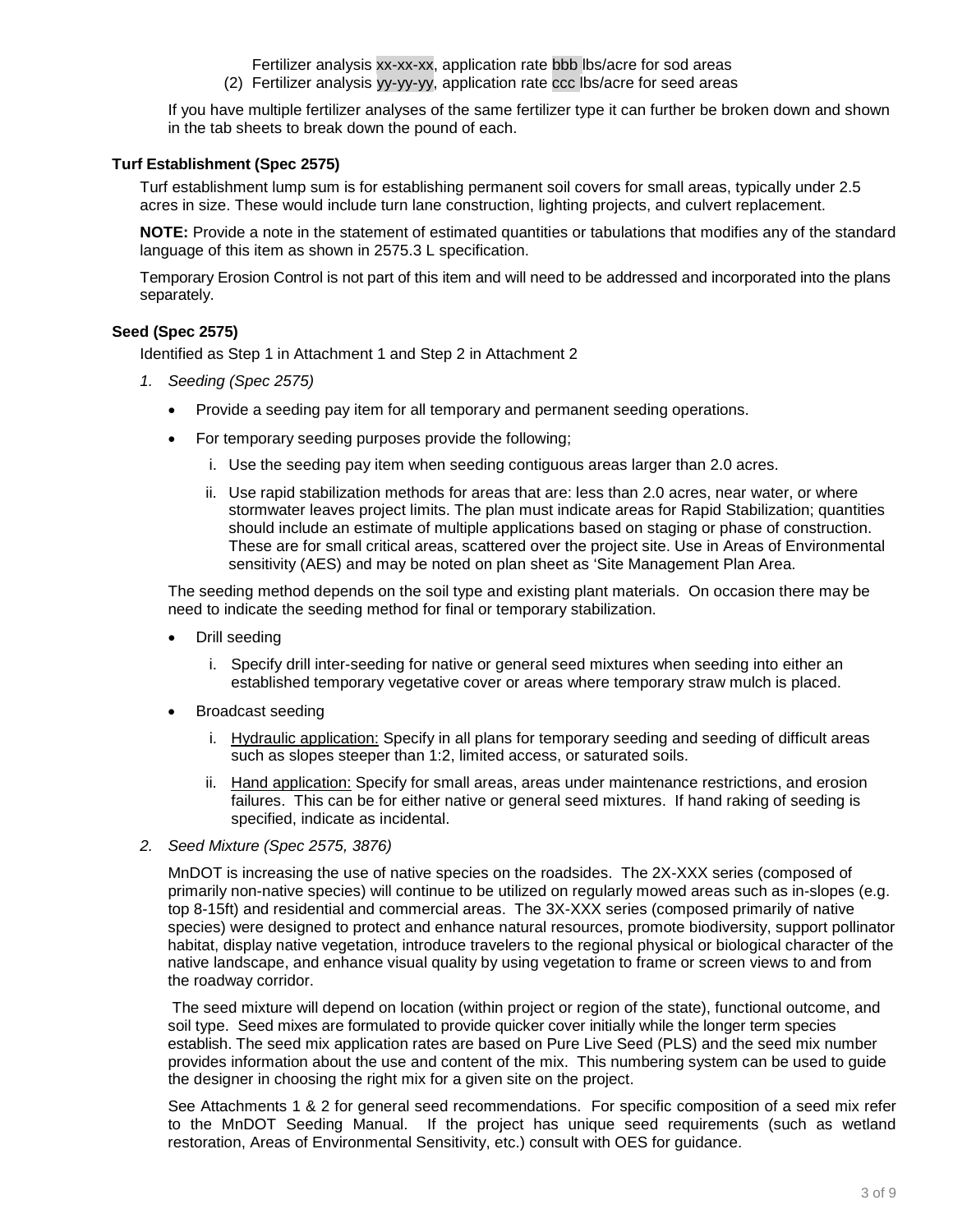a. Temporary Seed Mixtures (3876) - see Attachment 1

Provide a seed pay item for temporary seeding purposes when seeding contiguous areas larger than 2.0 acres. Seed mixture 21-xxx is for short term stabilization of 1 season and 22-xxx is for longer term stabilization, 2 or more seasons.

b. Permanent Seed Mixtures (3876) - see Attachment 2

It will become more common to have projects with both native mixes and non-native mixes. An example would be to have native mixes (3X-XXX series) on the back-slope and ditch bottom, while the in-slope and/or median may be a non-native mix (2X-XXX series). The use of native seed mixes are often required along Prairie Passage Routes (see below), adjacent to public lands (E.G. parks and forests under federal or state jurisdiction), or used to mitigate impacts regulated by other agencies.

This is a standard condition of the DNR General Permit to MnDOT for repair or bridges and culverts (GP2004-0001). The DNR may also require that native vegetation be utilized when projects run through or adjacent to DNR managed lands such as Wildlife Management Areas, Scientific & Natural Areas, Public Access, State Parks, State Forests, etc.

Native vegetation suitable to the local habitat is also recommended when projects run through or adjacent to areas that include rare species, in areas identified as a Site of Biodiversity Significance, or in an Area of Environmental Sensitivity (AES). The DNR is not alone in these requirements. Use of native vegetation can come up by request from adjacent landowners or in other regulatory compliance measures (see environmental documentation and permits).

For ADA projects, use the seed mixes or sod types recommended for frequently mowed areas in the SEED section of attachment 2.

#### **Prairie Passage Routes**

In 1993, the FHWA gave funding to departments of transportation in Minnesota, Iowa, Missouri, Kansas, Oklahoma and Texas to develop a prairie passage. Minnesota partnered with these states to form a route from the southern border of Texas to the northwestern border of Minnesota. The goal of the prairie passage is to protect native grasses and wildflowers along the roadside right-of-way; plant native grasses and wildflowers along the roadside right-of-way; and promote the awareness of prairie related natural and cultural resources.

District 7 has two roads designed as part of the prairie passage: I-90 from the junction of I-35 west to the junction of US highway 75, and US highway 75 from the junction of I-90 north to the junction of TH 23. Projects constructed on these roads shall use native vegetation.

#### *3. Sod (Spec 2575, 3878)*

Sod should be used in areas where it can be maintained or as necessary for instant erosion control. Areas where sod may be considered are residential lawns, urban areas, and areas of concentrated flow where erosion is a concern. It is important to specify the correct type of sod (Lawn, Mineral, or Salt tolerant) for the area. Lawn Sod is appropriate for residential use; Mineral Sod is appropriate for granular, sandy soils; Salt-tolerant Sod is appropriate for high traffic areas at boulevards, road edges, and medians where salt use is expected.

#### **Stabilizing Covers (Spec 2575)**

All projects will have one or more of the following stabilizing covers to limit erosion and aid in plant germination, identified in Attachments 1 & 2.

1. *Mulch (Spec 3882)* 

MnDOT recommends that all projects use Type 3 Mulch, but it is not a standard. Type 3 Mulch is a clean grain straw, certified to be free of noxious weeds by the Minnesota Crop Improvement Association.

**NOTE:** Use Type 1 or Type 3 mulch in areas that are 2 acres and larger and/or widths greater than 8 feet.

*a. Type 1 Mulch:* Use as an alternative to Type 3 Mulch with the Non-native seed mixtures. Provide disk anchoring for this item.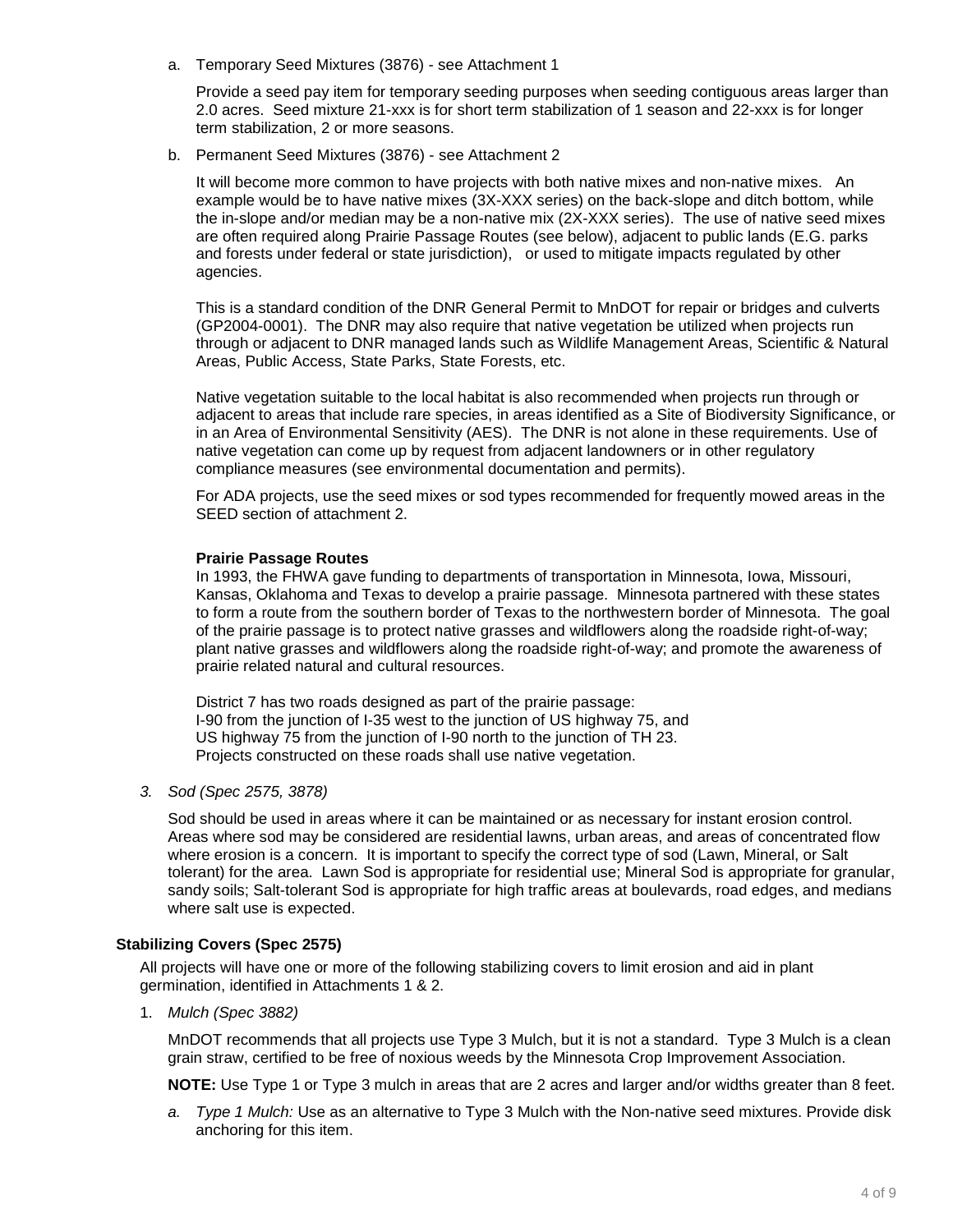- *b. Type 3 Mulch:* Use in areas that specify native seed mixes. Provide disk anchoring for this item.
- c. *Type 4 Mulch:* Use in areas where crimping is difficult and on slopes without ravine drainage (specify either Type 1or 3 Mulch, depending on seed mixture).
- d. *Type 5 Mulch:* made from ground-up grubbed trees, can be used in combination with silt fence in ditch bottoms to provide flow control and nutrient adsorption, traction on clay soils, tree root protection, slash mulch for slopes, and temporary access roads.
- e. *Type 6 Mulch:* Use in Landscape beds
- 2. *Erosion Control Blankets\* (Spec 3885)*

The netting is available in several forms and categorized by degradation, type (synthetic or natural), and function. All ditches that discharge water off the site should have additional quantities of blanket for the last 200 feet for temporary conditions associated with all stages of the project. Most soil or compost filled riprap will require a blanket to aid in germination and soil protection during flow conditions. In critical areas, specify as a note in the Statement of estimated quantities or tabulations that maintenance on the blanket is required.

- *a. Category 0:* Short lived, rapid degrade. For areas <1:3 with regular mowing. This includes areas where turf grass seed is specified.
- *b. Category 3\*\*:* For slopes 1:3 to 1:2 and channel grades < 3%.
- *c. Category 4\*\*:* For slopes between 1:2 and 1:1 and channel grades <5%. Typically specified with erosion stabilization mats for seed germination.
- d. *Category 6: Semi* Permanent surface stabilization. Not soil filled. For channel grades <7%.

\***NOTE:** Include the standard detail sheet for the head trench and stapling pattern when blankets are specified in the plans.

**\*\*NOTE:** Category 3 & 4 control blankets now have the suffix P or N as a pay item. P is for synthetic netting and N is for natural netting. These suffixes must be identified in pay item tabulations. Synthetic netting (3P or 4P) may be prohibited due to adjacent landowner requests, mow areas, permit requirements, or rare species. Check environmental review documentation and permits prior to selecting this item. Natural netting (3N or 4N) or other methods of mulch protection should be specified for these situations. Provide a note in the statement if estimated quantities or tabulation sheets if wood fiber is desired.

3. *Hydraulic Erosion Control Products (3884)*

Hydraulic matrix products can be used both for temporary conditions and permanent turf establishment*.* 

- a. Use Hydraulic mulch matrix for short term temporary cover such as stockpiles and slopes that do not receive concentrated flow. Use a 3x-5x multiplier of the permanent turf areas for each construction season. This also can be used as an alternate to Type 1 Mulch on flat lawn areas.
- b. Use Hydraulic Bonded Fiber Matrix for difficult access locations with safety concerns and without concentrated storm water flows. This may prevent rapid seedling establishment.
- c. Use Hydraulic Reinforced Fiber Matrix for longer term temporary cover for erosive soils and for over wintering conditions. This also can be used as an alternate to erosion control blanket for permanent turf establishment, except in ditches.
- d. Use Hydraulic Compost to supplement weak sandy soils and act as an erosion control mat for use on slopes less than 1:6.

### **Poly Coverings (Spec 3888)**

Alternatives to temporary seeding or Rapid Stabilization consider using temporary poly covering in areas adjacent to rivers, bridge abutments, and other steep slope. The contractor will be able to 'open and close' this cover every day while completing the work. Include a pay item 2575.518 temporary poly covering.

NOTE:Provide a note in the statement of estimated quantities or tabulations which poly covering is required, if any. Woven geotextile type V; reinforced poly tarp; or reinforced polyethylene sheeting.

### **Turf** *Reinforcement Mats (Spec 3885)*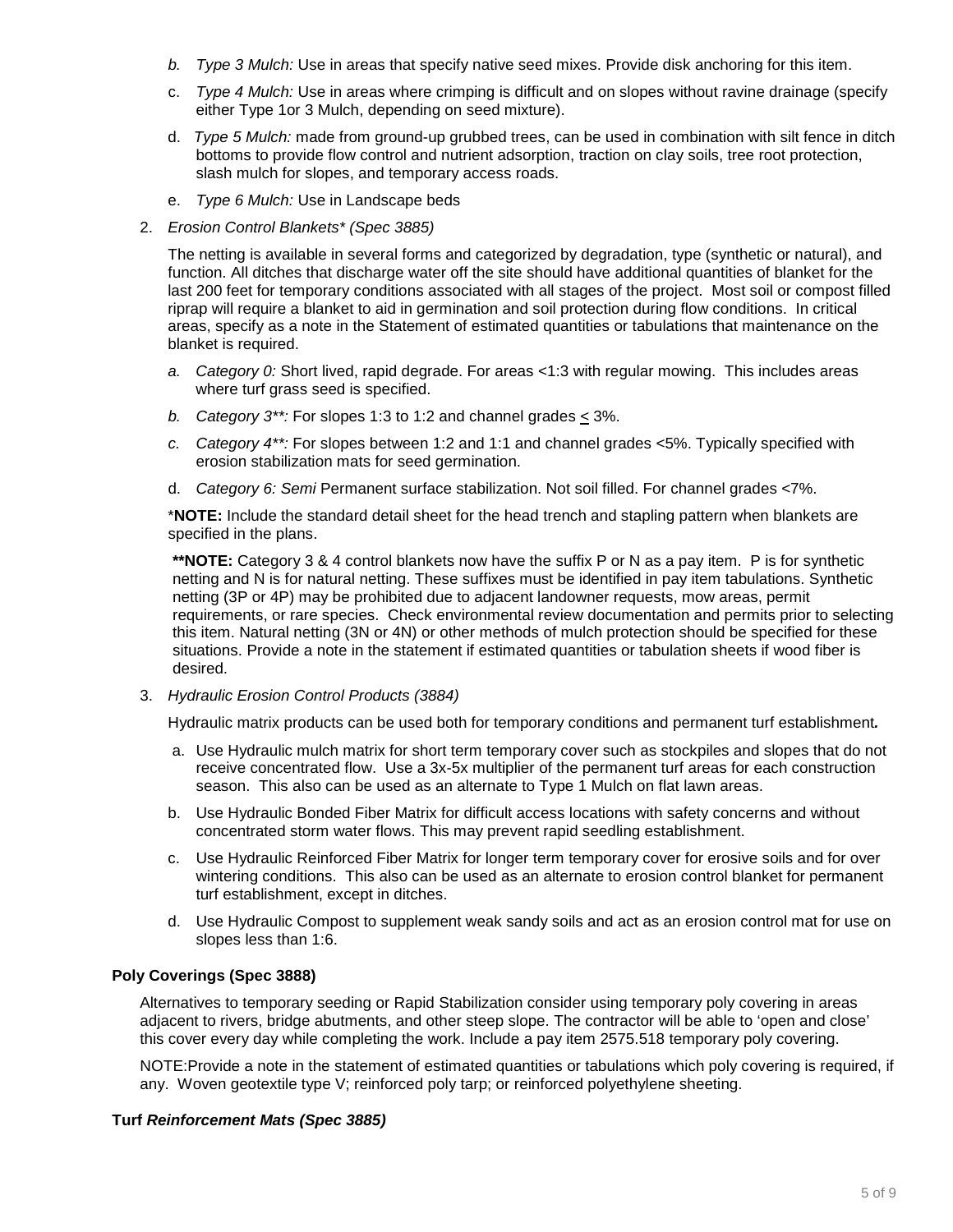All turf reinforcement mats (TRM's) are soil filled with Sandy Clay Loam Topsoil Borrow. The TRM should be designed based on bed shear. Categories 1-3 provide a range of bed shear stabilization between 2.1 and 8lbs/ft<sup>2</sup>. Category 4 is for steep slope surface stabilization where high tensile strength is required. When a TRM is called for in the plan, provide the appropriate category of erosion control blanket (typically Category 4) as a separate pay item.

**NOTE:** Provide special installation details in the plan that includes head and check trenching, overlap, and stapling, pin, rod or some other attachment. Contact OES for these details.

#### **Watering (Spec 2575)**

For areas where it is critical to obtain good turf cover water is a must. For watering slopes adjacent to infiltration areas and ponds provide a watering pay item. For watering of Turf Reinforcement Mats, steep slopes, RSS walls provide temporary irrigation/water by special provision. Contact OES for watering provision guidance.

#### **Vegetation establishment and Weed Control (Spec 2575)**

Identified as Step 5 'Establishment' in Attachment 2

1. *Mowing*

Provide a mowing pay item on projects with seeding and duration of more than three months. The suggested quantity in Attachment 2 is an average and may need to be adjusted based on the project.

**NOTE:** Include the following in the construction notes:

o *Mowing schedule (to the extent possible within the time frame of the project):*

*Mow after seeding and starting when the majority of vegetation is 12"-18" high. Set mower to a height of 6" – 10".*

*Mow non-native seeding areas once or twice to control weeds.* 

*Mow native seeding areas approximately 3 times at 1-month intervals in the first growing season after planting, and 2 times at 1-month intervals in the second growing season*.

2. *Weed Spraying* 

Include weed spraying and weed spray mixture pay items on all projects. Attachment 2 shows an approximate quantity to use as well as a general herbicide recommendation. This herbicide will control most noxious weeds but not all. Noxious weed locations can be obtained from district maintenance staff. If specific noxious weed issues are known during the design phase, contact OES Roadside Vegetation management Unit to for more site-specific recommendations.

**NOTE:** Provide the following note in the tabulations:

o *Weed spraying to be done throughout the project to control and prevent the spread of weeds. Submit a pesticide application record to the engineer for each application. Weed spraying will be measured by the area covered or area spot sprayed by herbicide and successfully applied as indicated by dead noxious weeds. Weed spray mixture will be measured by volume of herbicide furnished and used.* 

Attachment 1: Temporary Erosion Control Recommendations Attachment 2: Permanent Vegetation Establishment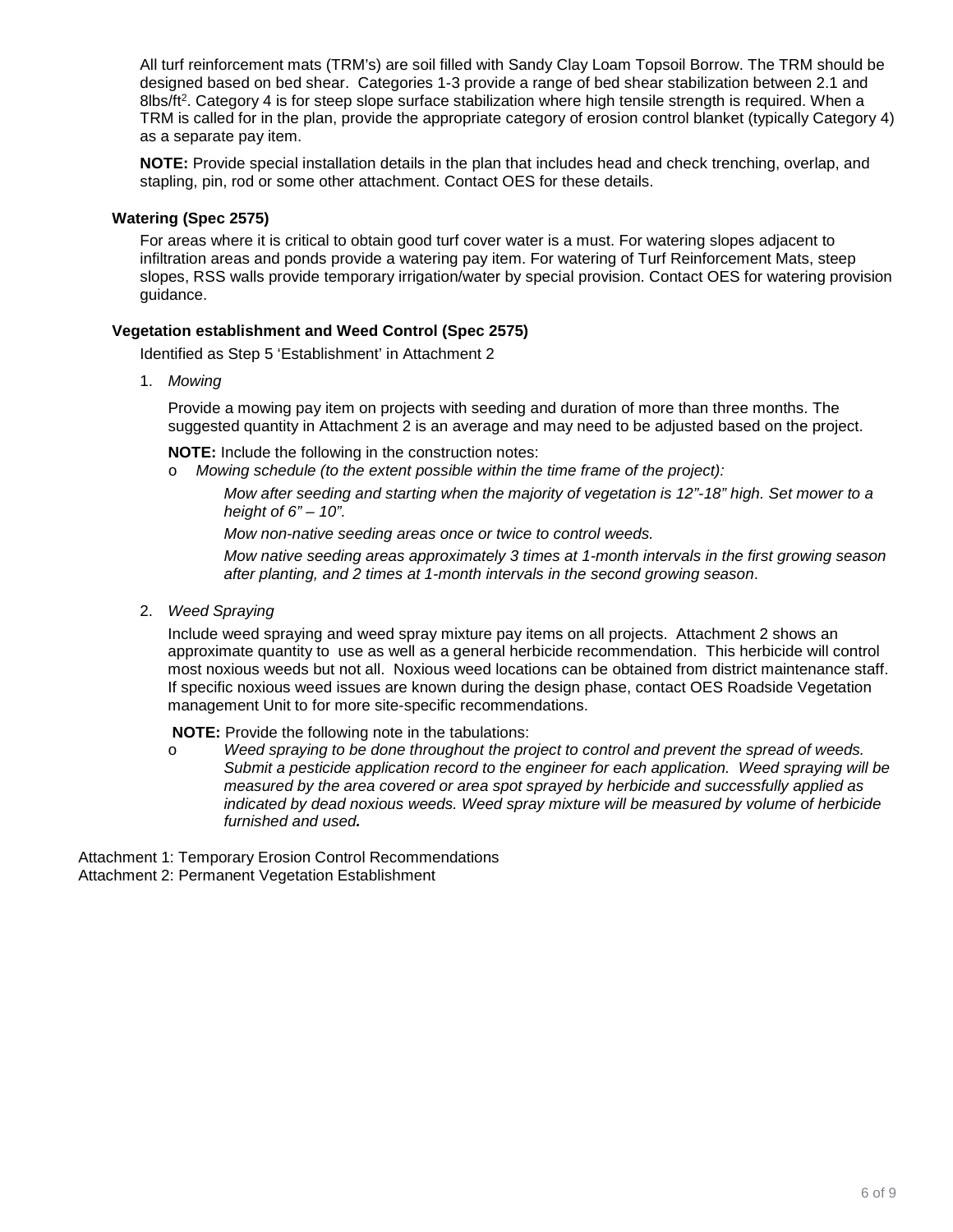### **Attachment 1: Temporary Erosion Control Recommendations**

These recommendations are for general temporary erosion control general. Select the appropriate items at each step. To address different conditions within a project, it is likely that more than one item from each step (or pairings between steps) will be required for your project.

| Step 1: | <b>SEED MIXTURES</b> |                     |               |              |                                           |                                                              |  |  |  |
|---------|----------------------|---------------------|---------------|--------------|-------------------------------------------|--------------------------------------------------------------|--|--|--|
|         | ITEM NO.             | <b>DESCRIPTION</b>  |               | <b>Notes</b> |                                           |                                                              |  |  |  |
|         | 2575.502             | SEED MIXTURE 21-111 | 100 LBS/ACRE  | LB           | less than 1 year, spring/summer seeding   |                                                              |  |  |  |
|         | 2575.502             | SEED MIXTURE 21-112 | 100 LBS/ACRE  | LB           | for less than one year, fall seeding      |                                                              |  |  |  |
|         | 2575.502             | SEED MIXTURE 21-113 | 110 LBS/ACRE  | LB           | for less than one year, use on poor soils |                                                              |  |  |  |
|         | 2575.502             | SEED MIXTURE 32-241 |               | LB           |                                           | for 1-5 years, where native mixes will be used for permanent |  |  |  |
|         |                      |                     | 38 LBS/ACRE   |              | establishment                             |                                                              |  |  |  |
|         | 2575.502             | SEED MIXTURE 22-111 | 30.5 LBS/ACRE | LB           | for 1-2 years                             | where turf or introduced mixes will be                       |  |  |  |
|         | 2575.502             | SEED MIXTURE 22-112 | 40 LBS/ACRE   | LB           | for 3-5 years                             | used for permanent establishment                             |  |  |  |

| Step 2: | <b>FERTILIZER</b> |                          |              |              |                                    |  |  |
|---------|-------------------|--------------------------|--------------|--------------|------------------------------------|--|--|
|         | <b>ITEM NO.</b>   | <b>DESCRIPTION</b>       | <b>RATE</b>  | <b>UNITS</b> | <b>Notes</b>                       |  |  |
|         | 2575.532          | <b>FERTILIZER TYPE 1</b> | 200 LBS/ACRE | LB           | according to soil test or 10-10-20 |  |  |

| Step 3: | <b>STABILIZING COVERS</b> |                                                                                                                                         |               |              |                                                                                                                                                                                                                                                                       |                                                                      |  |
|---------|---------------------------|-----------------------------------------------------------------------------------------------------------------------------------------|---------------|--------------|-----------------------------------------------------------------------------------------------------------------------------------------------------------------------------------------------------------------------------------------------------------------------|----------------------------------------------------------------------|--|
|         | ITEM NO.                  | <b>DESCRIPTION</b>                                                                                                                      | <b>RATE</b>   | <b>UNITS</b> | <b>Notes</b><br>Where 2X-XXX mixes will be used<br>Slopes $<$ 1:3<br>permanent<br>Where 3X-XXX mixes will be used for<br>Slopes $<$ 1:3<br>permanent                                                                                                                  |                                                                      |  |
|         | 2575.511                  | <b>MULCH TYPE 1</b>                                                                                                                     | 2 TONS/ACRE   | TON          |                                                                                                                                                                                                                                                                       |                                                                      |  |
|         | 2575.511                  | <b>MULCH TYPE 3</b>                                                                                                                     | 2 TONS/ACRE   | TON          |                                                                                                                                                                                                                                                                       |                                                                      |  |
|         | 2575.519                  | <b>DISK ANCHORING</b>                                                                                                                   |               | <b>ACRE</b>  |                                                                                                                                                                                                                                                                       |                                                                      |  |
|         | 2575.56                   | <b>HYDRAULIC MULCH</b>                                                                                                                  |               | LB           | Stock piles, slopes <1:6                                                                                                                                                                                                                                              |                                                                      |  |
|         | 2575.562                  | <b>HYDRAULIC STABILIZED FIBER MATRIX</b>                                                                                                | 3000 lbs/ACRE | LB           | Season of construction                                                                                                                                                                                                                                                | Use on slopes <1:3, stockpiles                                       |  |
|         | 2575.562                  | <b>HYDRAULIC BONDED FIBER MATRIX</b>                                                                                                    | 3500 lbs/ACRE | <b>LB</b>    | Season of construction                                                                                                                                                                                                                                                | Use on slopes $<$ 1:1                                                |  |
|         | 2575.562                  | <b>HYDRAULIC REINFORCED FIBER MATRIX</b>                                                                                                | 3900 lbs/ACRE | LB           | Use on slopes $\leq$ 1:1 over winter<br>For areas up to 2 acres; use on slopes < 1:3 within 200 feet of<br>surface waters. (min 1/2 acre)<br>For areas up to 1.5 acres; use on slopes <1:3, within 200 feet of<br>surface waters (min 1/2 acre unit area application) |                                                                      |  |
|         | 2575.570                  | RAPID STABLILZATION METHOD 2                                                                                                            | <b>NA</b>     | <b>ACRE</b>  |                                                                                                                                                                                                                                                                       |                                                                      |  |
|         | 2575.571                  | RAPID STABLILZATION METHOD 3*                                                                                                           | 6MGAL/acre    | <b>MGAL</b>  |                                                                                                                                                                                                                                                                       |                                                                      |  |
|         | 2575.572                  | RAPID STABLILZATION METHOD 4*                                                                                                           | <b>NA</b>     | SQ. YD.      | within 200 feet of surface waters.                                                                                                                                                                                                                                    | Fore areas up to 800 sq yd; use on slopes $1:3 - 1:2$ , ditches <4%, |  |
|         |                           | *Modify seed mix as a note in the Statement of estimated quantities or tabulations if permanent vegetation establishment is considered. |               |              |                                                                                                                                                                                                                                                                       |                                                                      |  |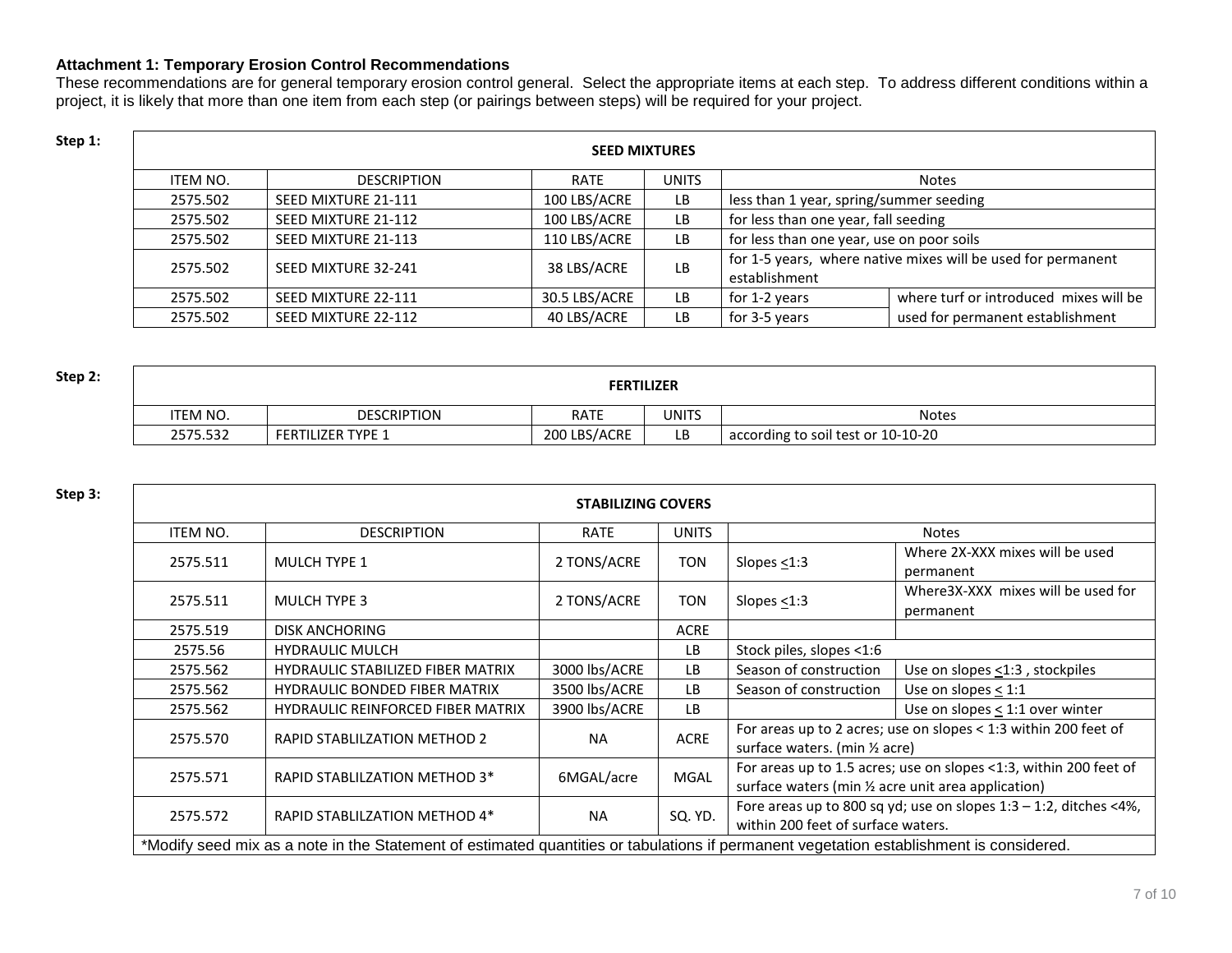### **Attachment 2: Vegetation Establishment Recommendations**

These recommendations are for general vegetation establishment. Select the appropriate items at each step. To address different conditions within a project, it is likely that more than one item from each step (or pairings between steps) will be required for your project.

## **Step 1: Step 1: SOIL PREPERATION**

| ITEM NO. | <b>DESCRIPTION</b>   | <b>RATE</b> | <b>UNITS</b> | <b>Notes</b>        |
|----------|----------------------|-------------|--------------|---------------------|
| 2574.575 | <b>SUBSOILING</b>    | <b>NA</b>   | ACRE         | Use on all projects |
| 2574.578 | <b>SOIL BED PREP</b> | <b>NA</b>   | ACRE         | Use on all projects |

| Step 2:                                          | SEED <sup>*</sup> |                        |                                                                                                            |              |                                                                                                                                                                                                  |  |  |  |  |
|--------------------------------------------------|-------------------|------------------------|------------------------------------------------------------------------------------------------------------|--------------|--------------------------------------------------------------------------------------------------------------------------------------------------------------------------------------------------|--|--|--|--|
|                                                  | <b>ITEM NO.</b>   | <b>DESCRIPTION</b>     | <b>RATE</b>                                                                                                | <b>UNITS</b> | Notes                                                                                                                                                                                            |  |  |  |  |
|                                                  | 2575.501          | <b>SEEDING</b>         | <b>NA</b>                                                                                                  | <b>ACRE</b>  | Use on all projects                                                                                                                                                                              |  |  |  |  |
| 36.5 LBS/ACRE<br>2575.502<br>SEED MIXTURE 35-241 |                   | <b>LB</b>              | For backslopes, dry ditches, areas not regularly mowed, or areas<br>above stormwater and wetland plantings |              |                                                                                                                                                                                                  |  |  |  |  |
|                                                  | 2575.502          | SEED MIXTURE 33-261    | 35 LBS/ACRE                                                                                                | <b>LB</b>    | Stormwater and riparian plantings: within 10' of open water<br>(retention pond edges, streambanks, etc) and on bottom<br>(including 3' up from bottom) of infiltration ponds and wet<br>ditches. |  |  |  |  |
|                                                  | 2575.502          | SEED MIXTURE 25-141    | 59 LBS/ACRE                                                                                                | LB           | For general use on in-slopes (e.g. top 8-15ft) and regularly<br>mowed areas                                                                                                                      |  |  |  |  |
|                                                  | 2575.502          | SEED MIXTURE 25-151    | 120 LBS/ACRE                                                                                               | LB.          | Use in frequently mowed residential areas                                                                                                                                                        |  |  |  |  |
|                                                  | 2575.505          | SOD TYPE LAWN          | <b>NA</b>                                                                                                  | SQ YD        |                                                                                                                                                                                                  |  |  |  |  |
|                                                  | 2575.502          | SEED MIXTURE 25-131    | 220 LBS/ACRE                                                                                               | LB.          | Use in frequently mowed commercial areas and boulevards                                                                                                                                          |  |  |  |  |
|                                                  | 2575.505          | SOD TYPE SALT TOLERANT | <b>NA</b>                                                                                                  | SQ YD        | Use in high traffic areas where salt use is expected (boulevards,<br>road edges, and medians)                                                                                                    |  |  |  |  |

**\*** Native Vegetation (3X-XXX seed mix series) may be required due to adjacent landowner, permit requirements, rare species, Prairie Passage Routes (D1,D4,D6,D7,D8), or Areas of Environmental Sensitivity (Check Environmental Review documentation and permits).

| Step 3: | <b>FERTILIZER</b> |                                   |              |              |                                                                                       |  |  |  |  |  |
|---------|-------------------|-----------------------------------|--------------|--------------|---------------------------------------------------------------------------------------|--|--|--|--|--|
|         | ITEM NO.          | <b>DESCRIPTION</b>                | <b>RATE</b>  | <b>UNITS</b> | <b>Notes</b>                                                                          |  |  |  |  |  |
|         | 2574.508          | FERTILIZER TYPE 1 (commercial)    | 200 LBS/ACRE | <b>LB</b>    | Use with sod; 24-12-24                                                                |  |  |  |  |  |
|         | 2574.508          | FERTILIZER TYPE 3 (slow release)  | 200 LBS/ACRE | <b>LB</b>    | Use with 2X-XXX seed mixes near water andfor sod; 22-5-10                             |  |  |  |  |  |
|         | 2574.508          | FERTILIZER TYPE 3 (slow release)  | 350 LBS/ACRE | <b>LB</b>    | Use with 2X-XXX seed mixes; 22-5-10                                                   |  |  |  |  |  |
|         | 2574.508          | FERTILIZER TYPE 3 (slow release)  | 200 LBS/ACRE | <b>LB</b>    | Use with 3X-XXX seed mixes in areas away from water; 22-5-10                          |  |  |  |  |  |
|         |                   |                                   |              |              |                                                                                       |  |  |  |  |  |
|         | 2574.508          | FERTILIZER TYPE 4 (natural based) | 120 LBS/ACRE | <b>LB</b>    | Use with 3X-XXX a near water;<br>18-1-8 for loam & clay loam, 17-10-7 for sandy soils |  |  |  |  |  |

**\*** These fertilizer analyses and rates are general recommendations. For best results the analysis and rates should be based on a soil test.